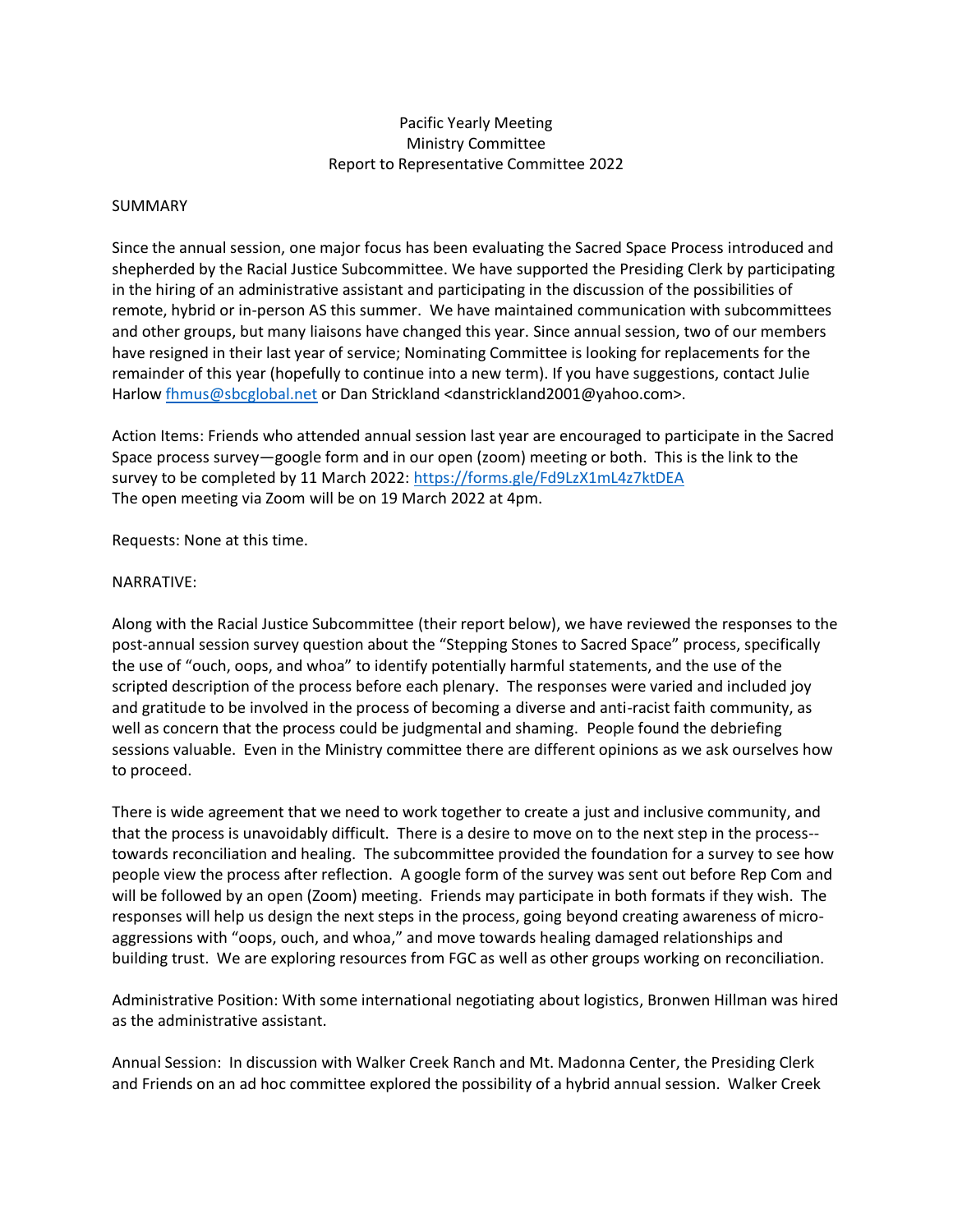Ranch lacks the connectivity we need. Mt. Madonna has the connectivity, the technology and the tech support. They are willing to work on problems we've experienced in the past.

## Subcommittee Updates:

Racial Justice Subcommittee– Aaron Terry, Brenda Chung, Deborah Marks, Diego Navarro, Marlene Coach, Maryanne Michaels, Rita Comes:

Following the 2021 Annual Session the RJSC reviewed our experiences and the survey feedback from the Session. In general, the feedback was supportive of the Subcommittee's work even though there were some areas of sensitivity to racism being addressed during Sessions and improvements needed to our Plenary Stepping Stones to Sacred Space Process preamble, addressing its redundancy while informing first-time plenary attenders.

We have spent time reviewing the RJSC Sacred Space Process and identifying the changes needed for the 2022 Annual Session. We have focused on supporting the Ministry Committee and Presiding Clerk in their upcoming Annual Session 2021 Temperature Check process by drafting an initial survey. We have attended two Ministry Committee meetings to discuss these areas of joint effort. We have received a request to provide more RJSC workshops following our series of five workshops for the Spring 2021. It is clear to the RJSC that holding such workshops is not a priority given the other work we are involved in, however helping train others to hold these workshops is something we may consider.

A query we have been exploring is, what can be done to help Friends shift their understanding of the Stepping Stones to Sacred Space Process? How to help Friends understand it is not about calling out and shaming, but rather calling in and learning about what we do so we can do what we want, which is to build up our beloved community. We provided a letter to the Ministry Committee and the Yearly Meeting Clerk that addresses these queries, particularly in the context of Meeting for Worship. We are grateful to have a Ministry Committee liaison who is on both the RJSC and the Ministry Committee who actively participates in the work of both, which helped bring forth new openings in our work with the Ministry Committee.

Friends of Color Subcommittee: (liaison Rita Comes). Much of the work of the Racial Justice Subcommittee overlaps with the Friends of Color Subcommittee. This committee has not met often.

Indigenous Concerns Subcommittee: (liaison Gail Eastwood) After a change in leadership and an infusion of new members, the committee began meeting in December. They began to reach out to Meetings regarding activities around indigenous concerns. They would love to hear from people in the meetings who are interested in indigenous concerns. Email subcommittee clerk Leslie Zondervan-Droz <lesliezd@reninet.com>.

Eldering Subcommittee: (liaison Robin DuRant) Dorothy Henderson continues as clerk of this committee. The committee provides eldering for a few clerks in PacYM positions. They are considering ways of working with Meetings to provide clerking support and develop new elders as well.

Religious Education Subcommittee: (liaison Eric Sabelman) Lacks a clerk at this time, but there seems to be new energy in the committee.